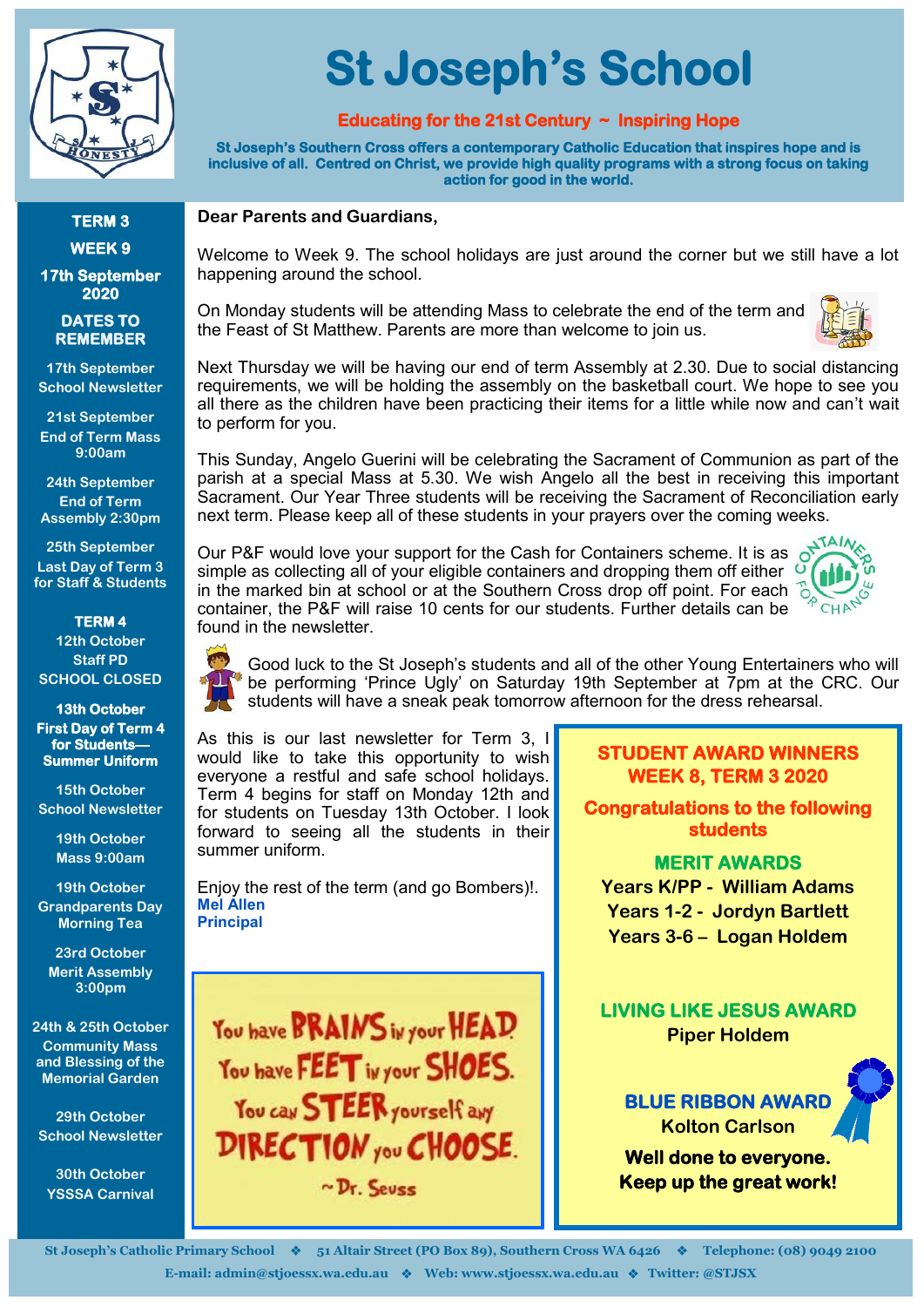

# **Ms Fernando (Year 1-2)**

#### Year 1 / 2 News

Term three has been such a busy term. We have worked hard on so many new concepts this term. Our favourite being procedure writing in English because we got to make cupcakes and decorate biscuits. We also spent time writing about how fabulous our Dad's are as well as continue working on our reading and writing. Mathematics has been such fun this term as we worked on measurements, fractions, division, and multiplication. Lots of hands on experiences and games. We are starting our times table challenge on a Friday which the children are all excited about. In Religion we have been working on prayer and how to be respectful to others. Camp was another big highlight of the term. We got to experience lots of new activities while away. Thank you, Mrs McGoldrick.





*Core Values ~ We are honest and courageous and strive to follow in the footsteps of Jesus ~ We respect that we are all different and unique, and are willing to share our talents with others ~ We demonstrate fairness to all in our school community*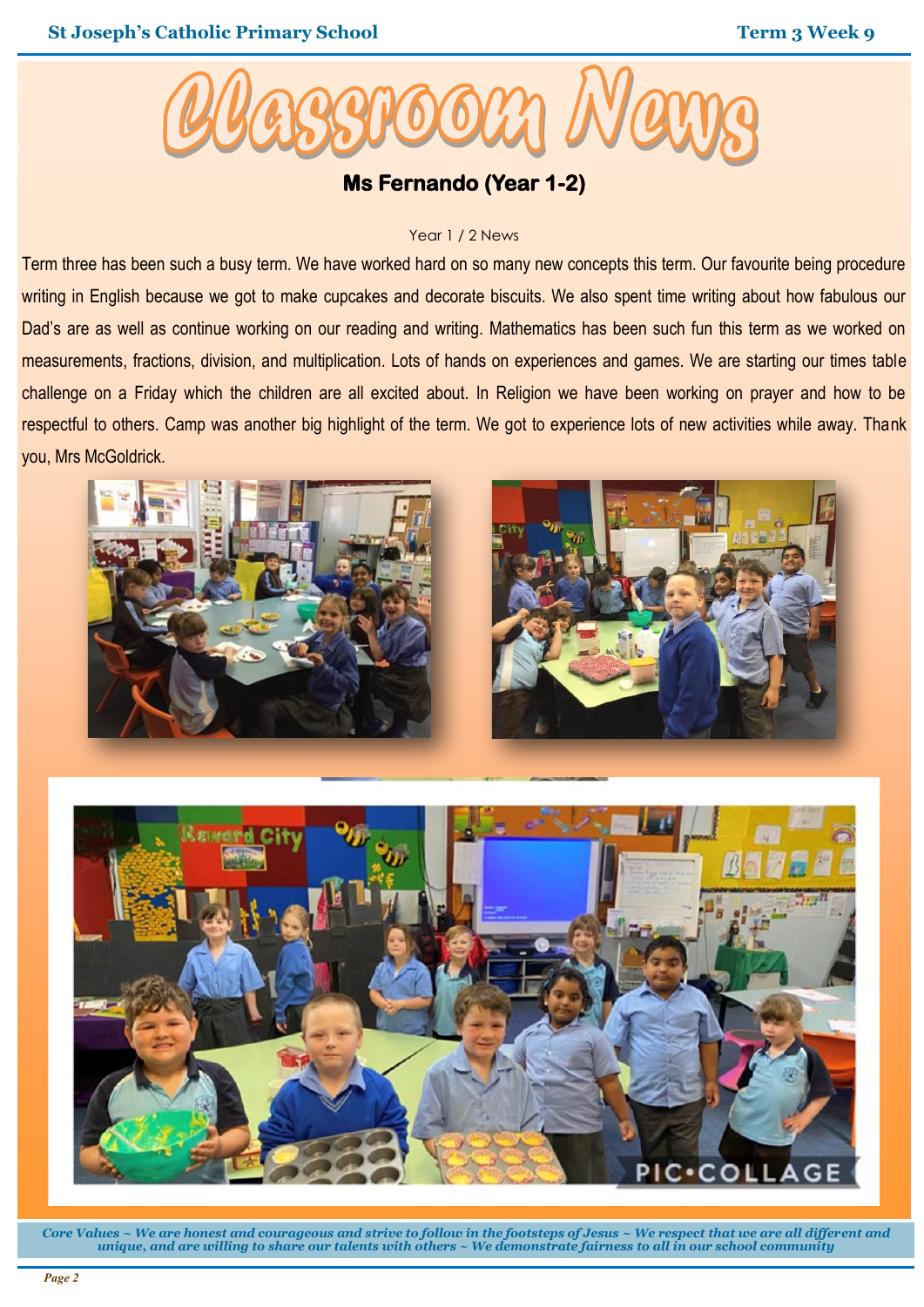

#### **PRINCE UGLY!!!**

What determines if someone is ugly or not? Is it what's on the inside, or the outside.

Come and watch as Prince William Xavier Hopkirk the Third muddles his way through a terrible curse...will he ever manage to break it?

Where: Southern Cross Community Centre When: Saturday 19<sup>th</sup> September 2020 Time: Doors open at 6.30pm, Show starts at 7pm Cost: All tickets \$5.00, children under 5 free Available from the CRC and at the door as numbers permit

Water, chips & soft drinks on sale Tea, coffee, Milo available

e to Covid19 restrictions, a limit of 100 tickets will be<br>available. Get in early to avoid missing outl



## **Reflection**

*International Day of Peace* The International Day of Peace ("Peace Day") is observed around the world each year on 21 September. Established in 1981 by unanimous United Nations resolution, Peace Day provides a globally shared date for all humanity to commit to Peace above all differences and to contribute to building a

#### **P & F News**

**Term 4 is Summer Uniform time. If you require any new uniforms, please contact Hayley .**

**We also have some bags of Walkers Candies available for sale (2 bags for \$5). They are just past their best before date. Please contact Lorrae on 0407381993 if you would like to purchase some.**



# **Cybersafety Hints**

Cybersafety has been in the news a little over the last few weeks. There are two great resources that parents can access if they would like any further support.

The first resource is the eSafety Commissioner which gives advice on some of the

**C**eSafety Commissioner big issues relating to online safety and

provides some great advice.

<https://www.esafety.gov.au/parents>

The second is the Beacon app which has been jointly formulated by the Telethon Kids Institute and provides parents and carers with the knowledge, skills and support to help their children



thrive in a digital world. [https://apps.apple.com/au/](https://apps.apple.com/au/app/beacon-cyber-safety/id1500376514) app/beacon-cyber-[safety/id1500376514](https://apps.apple.com/au/app/beacon-cyber-safety/id1500376514)



# **Prayer of the Week**

God of love,

We pray for peace in our world, and an end to war.

Instead of hatred, let there be love. Shelter your children and protect us. Guide us and keep us from harm, so we can build a world of love and live our lives in peace. Amen

## **Parish News**

**Our Lady of Montserrat Parish**

- **Ph : Southern Cross 9049 1049 Kalgoorlie 9021 2100**
- **E-mail: kalgoorlie@perthcatholic.org.au**

# **Weekend Mass Times Saturday 6:30pm Sunday 8:30am**



*Core Values ~ We engage in active learning in a safe and collaborative environment ~ We challenge, motivate and encourage everyone to reach their potential ~ We play our role in protecting God's environment to promote a sustainable future for all*